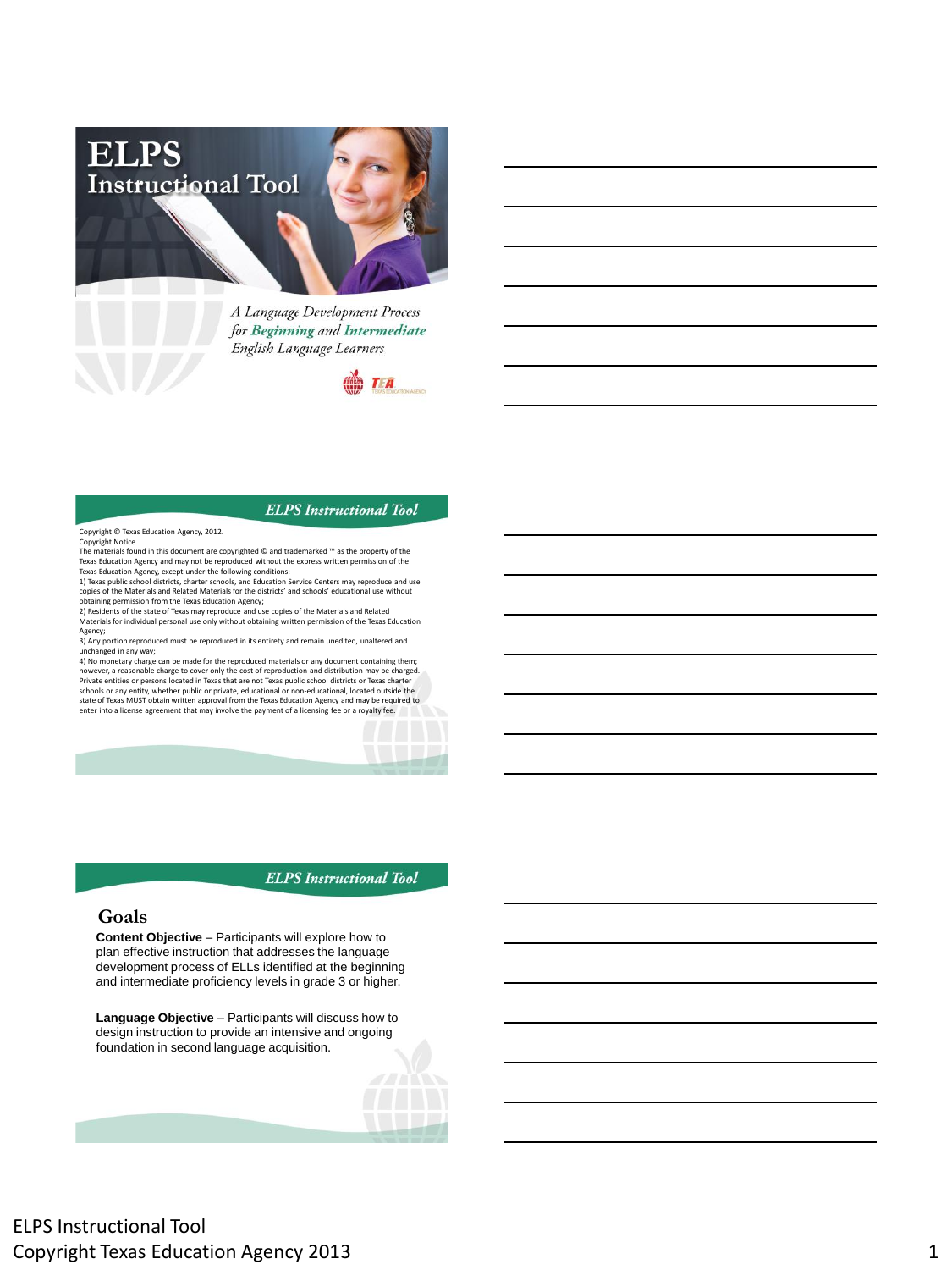# **ELPS Instructional Tool**

Meeting the Linguistic Needs of Beginning/Intermediate ELLs

- *Language Development Process*
- *ELPS-TELPAS Proficiency Level Descriptors (PLDs)*
- *Degree of Linguistic Accommodations by Language Domain*
- *Linguistic Processing Skills*



#### **ELPS** Instructional Tool

**Texas Administrative Code, Chapter 74.4 (b)(4) requires that school districts**

provide intensive and ongoing foundational second language acquisition instruction' to ELLs in<br>Grade 3 or higher<sup>2</sup> who are at the beginning tion' to ELLs in or intermediate level of English language proficiency<sup>3</sup> in listening, speaking, reading, and/ or writing as determined by the state's English uage proficiency assessment system<sup>4</sup>. These lan ELLs require focused<sup>5</sup>, targeted<sup>6</sup>, and syste second language acquisition instruction to provide<br>them with the foundation of English language vocabulary<sup>8</sup>, grammar<sup>9</sup>, syntax<sup>10</sup>, and English<br>mechanics<sup>11</sup> necessary to support content-based

instruction and accelerated learning of English.

**ELPS** Instructional Tool

## **Second Language Acquisition**

- Progression of skills in the four language domains
- Receptive skills are necessary for comprehension and attainment of language
- Expressive skills are needed to express and share ideas
- Instructional tasks must implement a multitude of learning interactions promoting the development of receptive and expressive skills simultaneously



# ELPS Instructional Tool Copyright Texas Education Agency 2013 2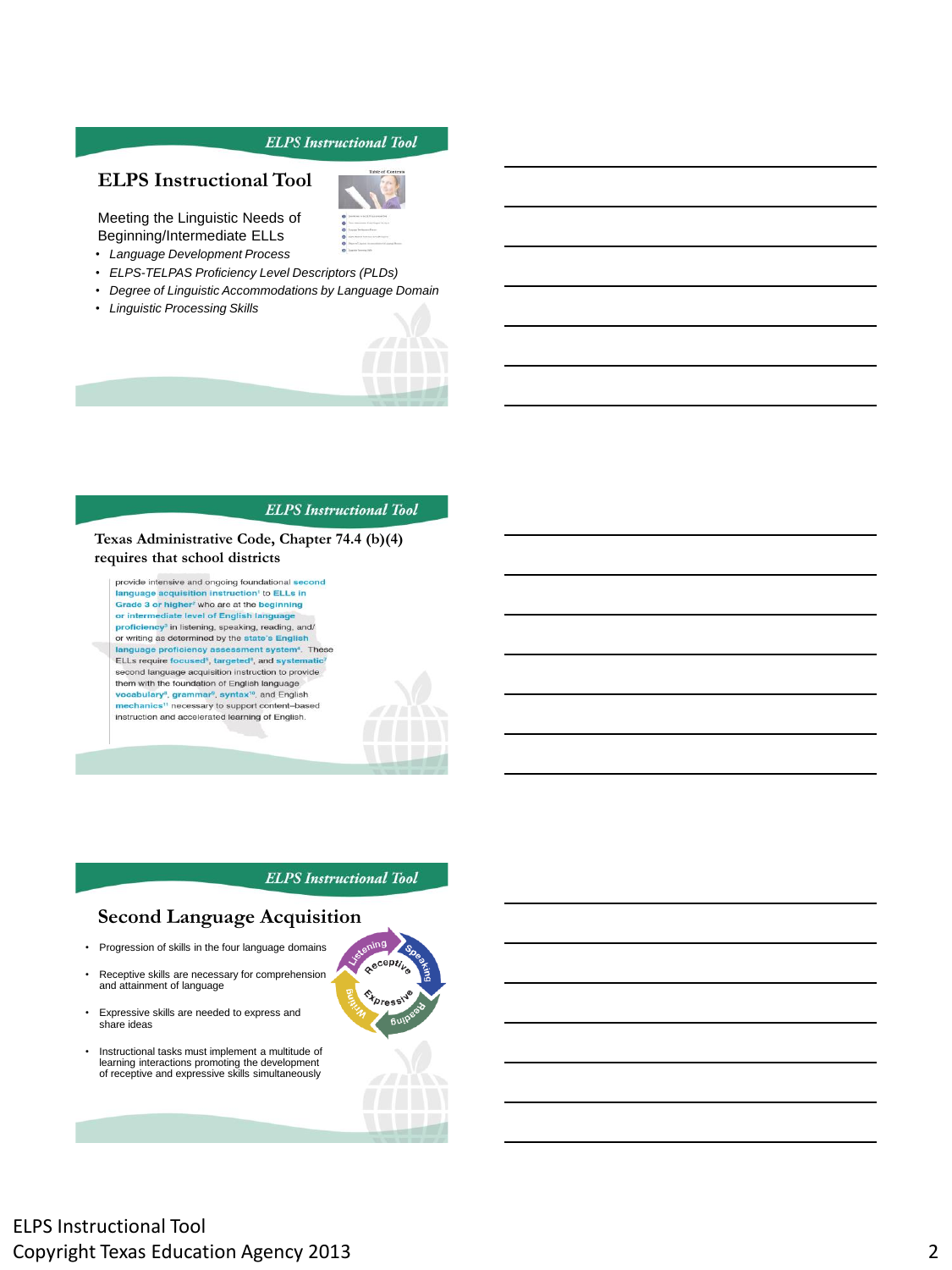# **Second Language Acquisition**

- Understand students' language proficiency levels to linguistically accommodate academic and essential vocabulary
- Allow students to practice oral and written forms of grammar and syntax during cooperative and independent tasks
- Provide students with a linguistic platform to build on in order to advance to the next proficiency level
- Include elements of the four language domains during content-based instruction

#### **ELPS** Instructional Tool

# **Second Language Acquisition**

#### **Focused Targeted Systematic**

*Instruction and academic tasks are specifically designed with an emphasis on purposefully aligned to the language promoting students' English language development.*

*Instruction and academic tasks are proficiency levels of ELLs. Instruction and academic tasks are carefully planned and consistently implemented to address the* 

*progression of skills necessary to support the accelerated learning of English.* 

**ELPS** Instructional Tool

## **Language Development Process**

- PLDs
- Linguistic Accommodations
- Language Development Activities
- Supplementary Activities
- Progress Monitoring

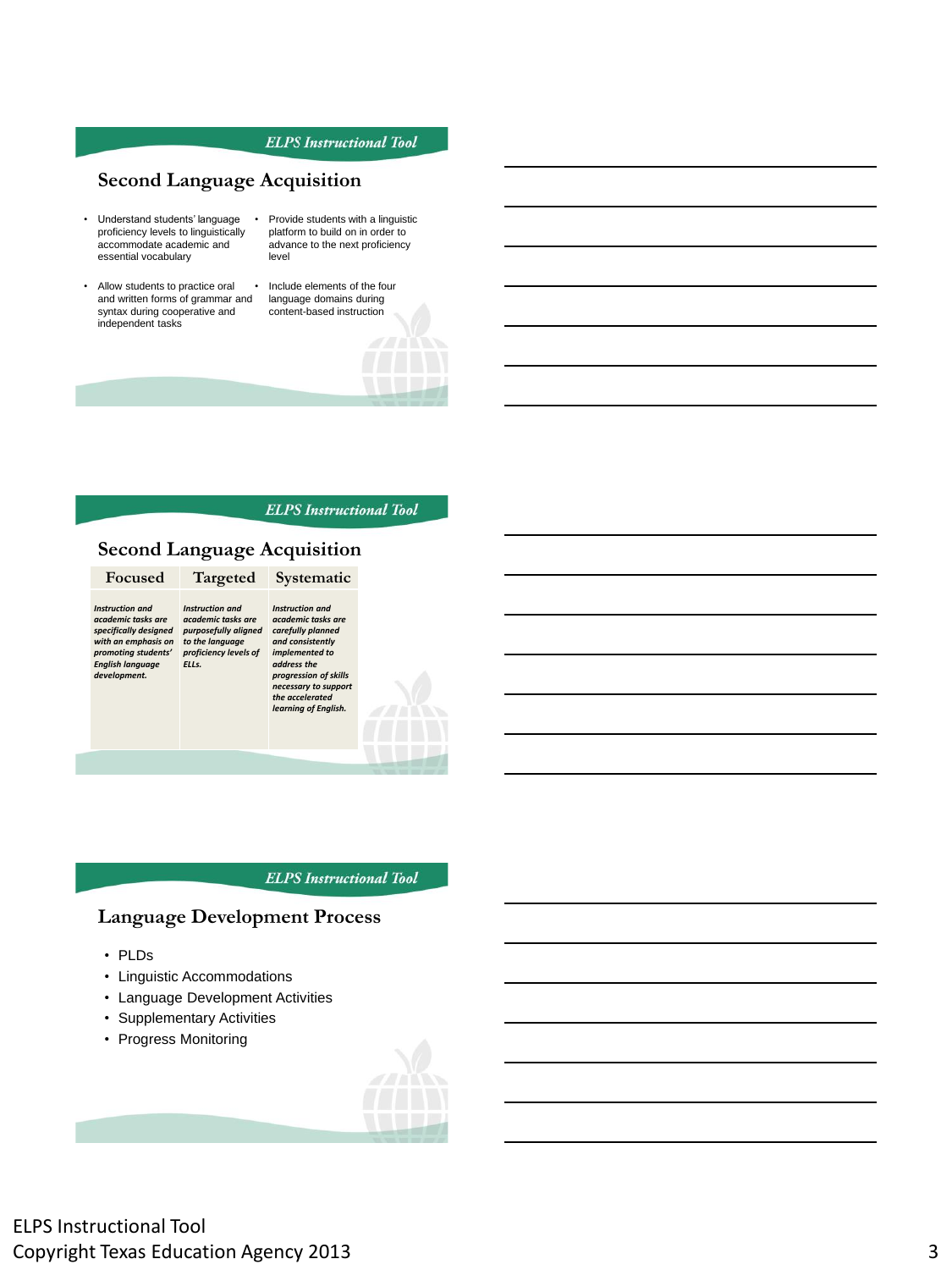

| <u> 1989 - Johann Stoff, amerikansk fotballstjer (d. 1989)</u>                                                       |  |  |
|----------------------------------------------------------------------------------------------------------------------|--|--|
|                                                                                                                      |  |  |
| <u> 1989 - Andrea Santa Andrea Andrea Andrea Andrea Andrea Andrea Andrea Andrea Andrea Andrea Andrea Andrea Andr</u> |  |  |
|                                                                                                                      |  |  |
| the control of the control of the control of the control of the control of the control of the control of the c       |  |  |
| <u> 1989 - Johann Stein, Amerikaansk politiker (</u>                                                                 |  |  |
|                                                                                                                      |  |  |

# **Language Development Process**



- How do/does \_\_\_\_\_move ELLs toward the attainment of English language proficiency?
- What is the effect on ELLs' progress if \_\_\_\_\_ is/are not addressed?
- What is the relationship between the performance of ELLs and
- How is the English langue proficiency of ELLs affected when \_\_\_\_\_is/are not addressed?

## **ELPS** Instructional Tool

## **ELPS-TELPAS Proficiency Level Descriptors**



*The descriptors in each column define the summary statements and demonstrate what students know at each level of proficiency.* 

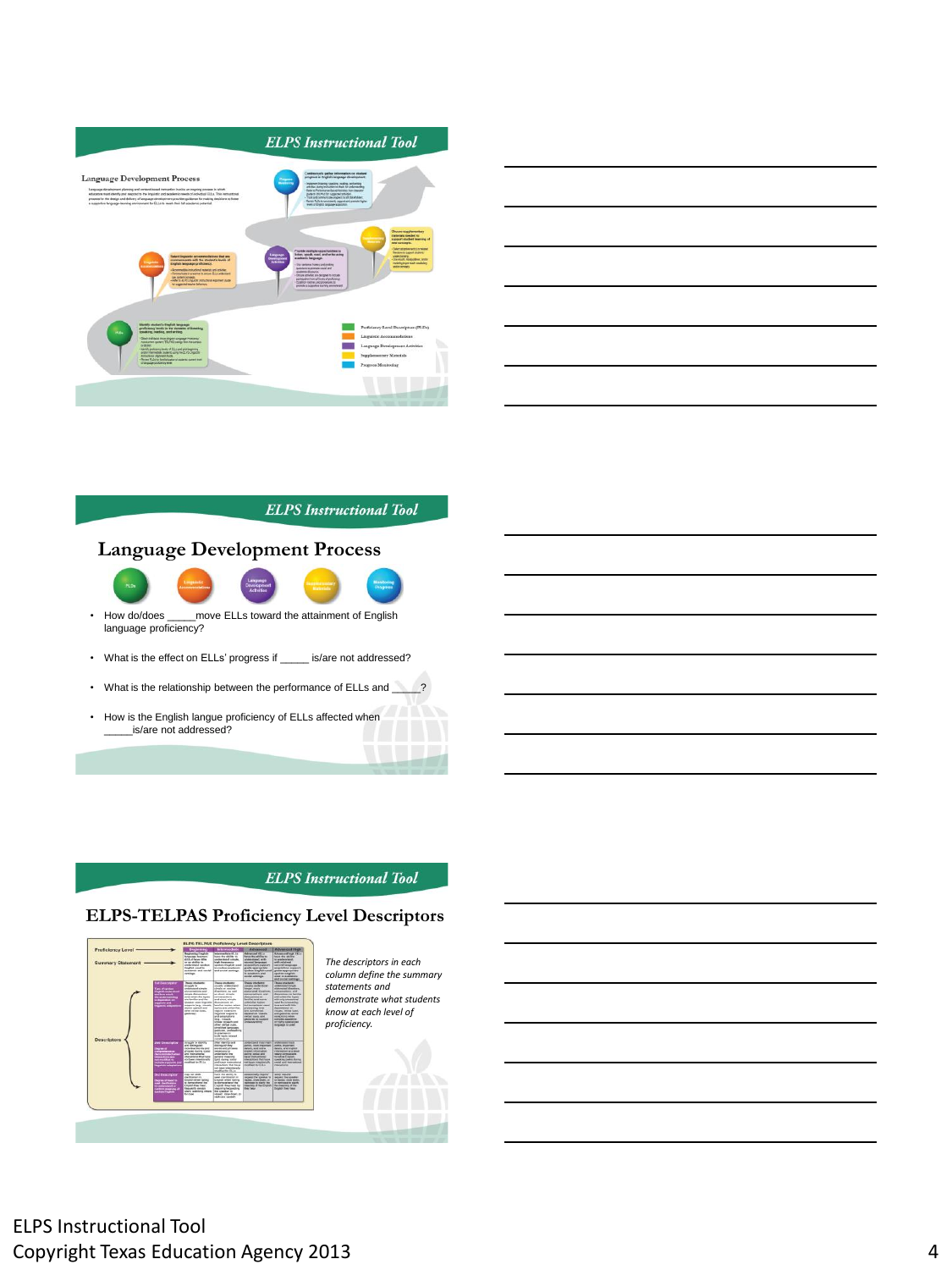### **Planning Linguistically Accommodated Instruction with the ELPS-TELPAS Proficiency Level Descriptors**

- Take into account the ELPS Cross-Curricular student expectations and the PLDs
- Choose appropriate lesson activities, supplementary materials and linguistic accommodations

*Familiarization with the PLDs allows educators to work efficiently within students' current proficiency levels and assist students in developing the skills necessary to progress the next proficiency level*.

#### **ELPS** Instructional Tool

### **Degree of Linguistic Accommodations by Language Domain**

| <b>Beginning</b> | <b>Intermediate</b>                                                                                                                                                                                                                            | Advanced                                                                                                                                                                                                                                      | Advanced Fight                                                                                                                                                                                  |                                                                                                                                                                                                        |  |
|------------------|------------------------------------------------------------------------------------------------------------------------------------------------------------------------------------------------------------------------------------------------|-----------------------------------------------------------------------------------------------------------------------------------------------------------------------------------------------------------------------------------------------|-------------------------------------------------------------------------------------------------------------------------------------------------------------------------------------------------|--------------------------------------------------------------------------------------------------------------------------------------------------------------------------------------------------------|--|
| gaing            | Maximum use of linguistic.<br>supports such as<br>visuals, gestures, slower<br>speech, and other verbal<br>cues; multiple checks.<br>for understanding and<br>allowing clarification in<br>native language, including<br>assistance from peers | Frequent and extensive.<br>use of visuals, simplified<br>language, preteaching<br>and previewing vocabulary.<br>or building topic-related<br>vocabulary when topics<br>are unfamiliar; rephrasing<br>speech and allowing for<br>clarification | Occasional use of visuals.<br>verbal cues, and gestures<br>to support understanding of<br>unfamiliar topics; allowing<br>some wait time to process.<br>information and request<br>clarification | Minimal linguistic<br>accommodation during<br>longer, elaborated<br>academic instructional<br>discussions with some<br>exception when complex<br>academic or highly<br>specialized language is<br>used |  |

*The level of linguistically-accommodated instruction decreases as students advance to higher levels of proficiency.*

### **ELPS** Instructional Tool

## **Degree of Linguistic Accommodations by Language Domain**

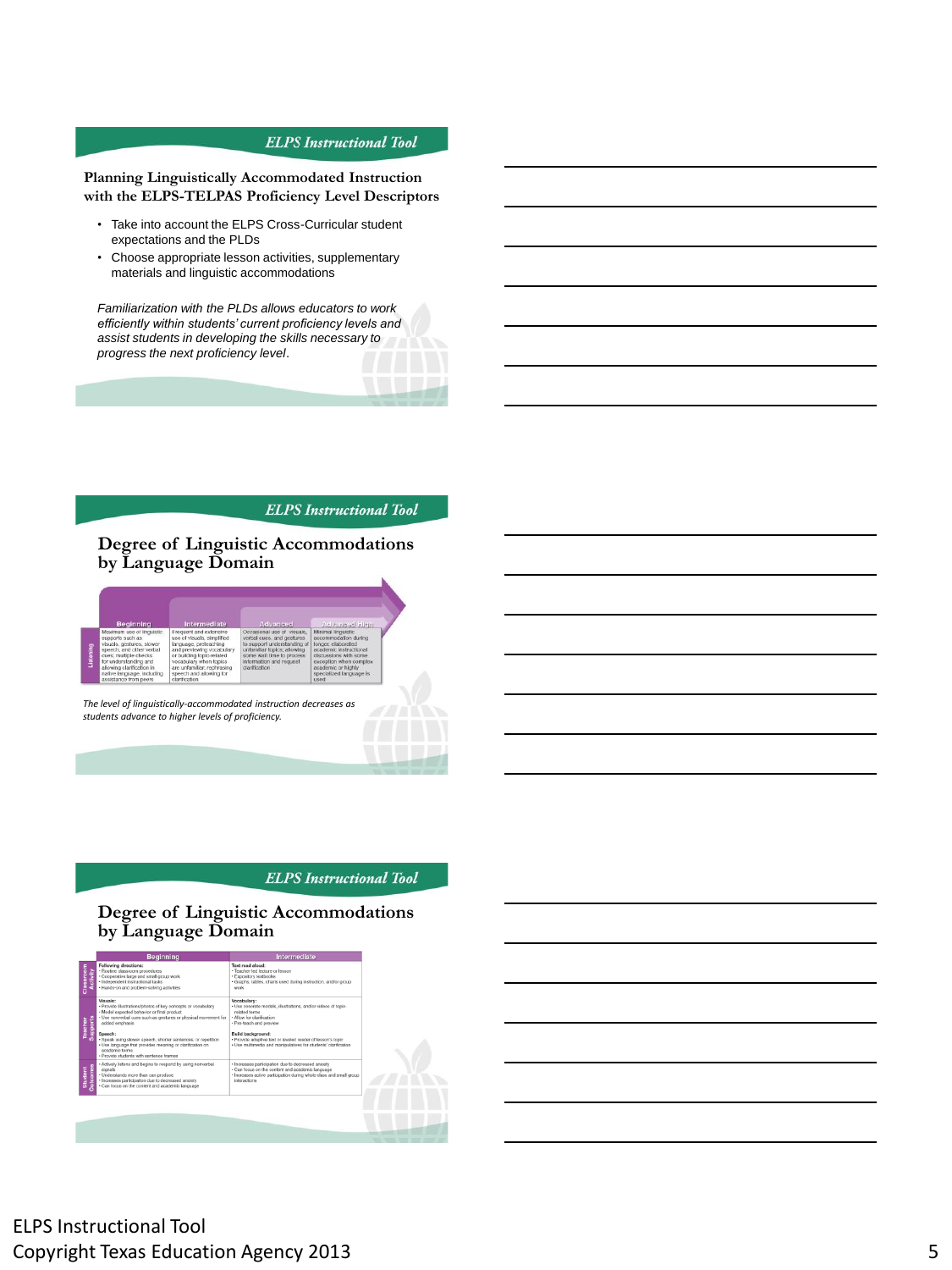## **Linguistic Processing Skills**

- ELLs must be provided with multiple opportunities to employ a variety of grammatical structures
	- some grammatical structures tend to be acquired more easily than others
	- progression is often simple to complex



**ELPS** Instructional Tool

## **Linguistic Processing Skills**



- Sentence frames provide students with the means to receive and express language while reducing their anxiety.
- Levels of content and language development will increase as students do not have to contend with context, grammar, and syntax simultaneously.

**ELPS** Instructional Tool

## **Goals**

**Content Objective** – Participants will explore how to plan effective instruction that addresses the language development process of ELLs identified at the beginning and intermediate proficiency levels in grade 3 or higher.

**Language Objective** – Participants will discuss how to design instruction to provide an intensive and ongoing foundation in second language acquisition.